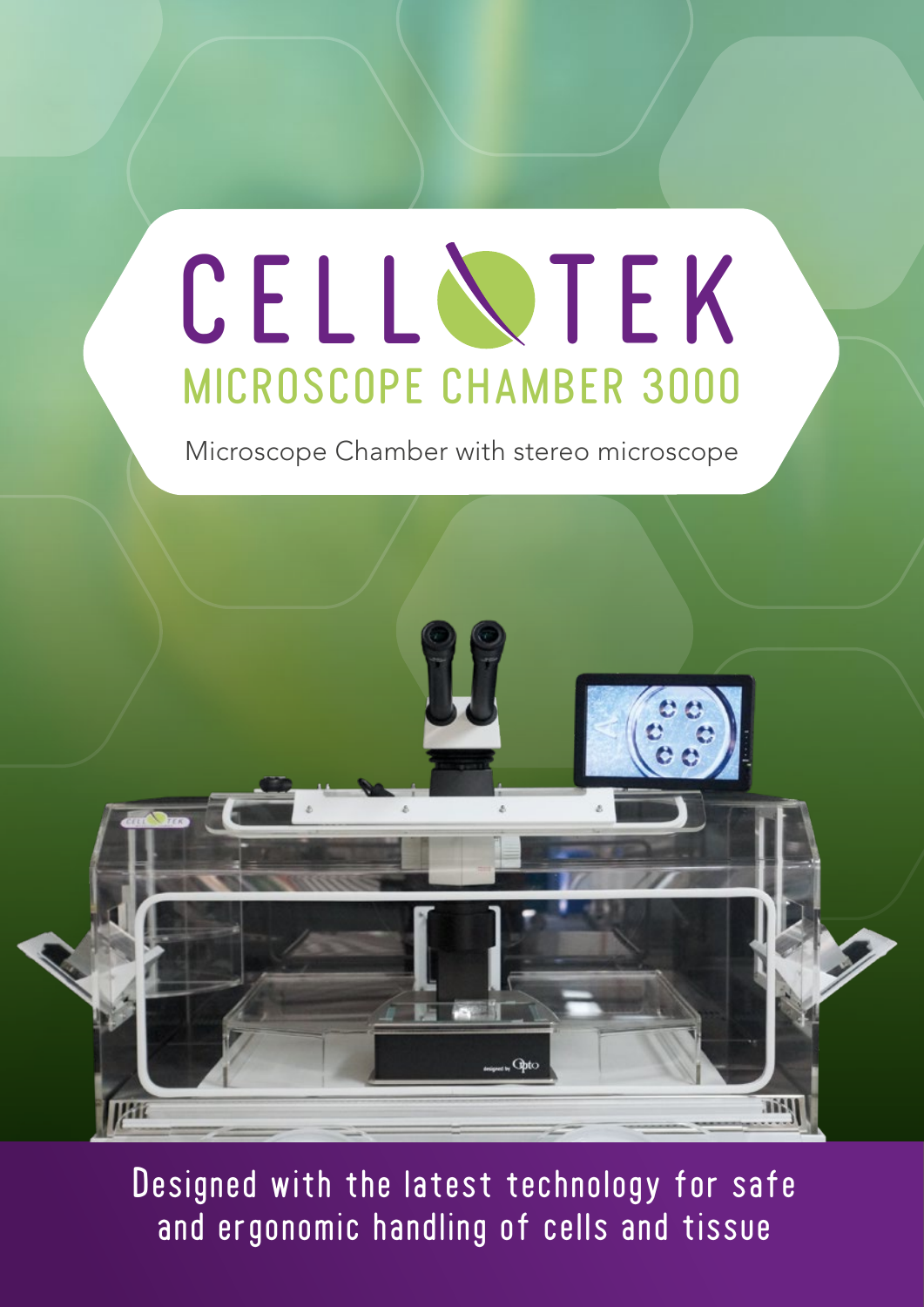# CELL NTEK MICROSCOPE

Countless studies have shown that embryo development is compromised by not maintaining the required temperature and optimum PH of culture media. This is of utmost importance from the time of egg collection through to blastocyst stage and final embryo transfer.

Cell-Tek 3000 chamber provides these conditions and the ability to manipulate oocytes and embryos at a comfortable stereo microscope magnification with viewing through ergonomic tilting eyepieces and simultaneous viewing on 10" LCD screen.

#### A CHAMBER WITH RESEARCH GRADE STEREO MICROSCOPE IMAGING SYSTEMS & DUAL LED ENHANCED ILLUMINATION

The new illumination allows observation of cells and tissue as never before. The dual LED allows illumination of the embryo by white or IR-light (625nm) Simply turning one of the two light intensity control knobs either form of LED lights can be chosen or a balance of the two.



#### IMAGING COMPONENTS

- Stereo microscope with zoom magnification 12X to 96X for pick-up or transfer procedures
- Lens mounted focussing for easy access
- Viewing through ergonomic tilting eyepieces and simultaneous 10" LCD screen
- Images and videos can be stored on integrated SD card in the camera or direct to PC
- Motorised tilting mirror for image enhancement

#### EASY TO USE TOUCH PAD CONTROL

- Bright visible display showing temperature, CO<sub>2</sub> and Humidity
- Simple on/off touch control of all features
- Graphic continual display of performance
- Download of all performance parameters to USB stick
- Simple air temperature, CO<sub>2</sub> and humidity calibration against reference instruments



| 406-12    |  |
|-----------|--|
| __        |  |
|           |  |
|           |  |
| Data Menu |  |
|           |  |

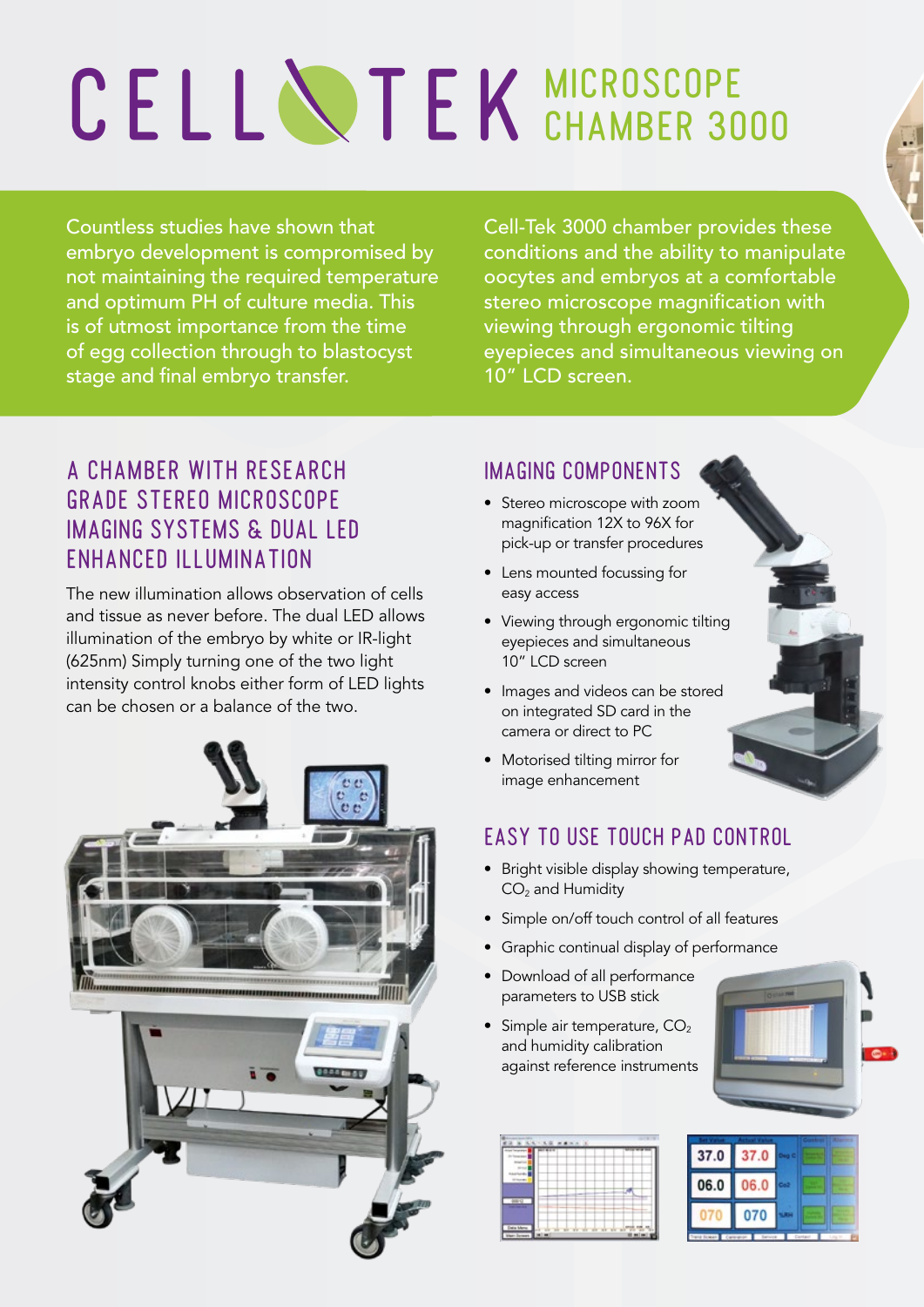

#### FLEXIBILITY BY DESIGN

- Programmable 4 position and continually variable motorised height adjustment to suit seated or standing operation
- Mobility allowing movement through standard doorways of minimum 72 cm
- Optional side openings for doors and hatches, left or right side to suit lab layout
- Removable large microscope surround base for easy cleaning

#### SELF-CONTAINED CLEAN CONTROLLED ENVIRONMENT

- Temperature control by clean circulated air, eliminating multiple heated surfaces
- Continual air filtration through HEPA and carbon filters provides a clean room environment
- Integrated UV photocatalytic module for removal of VOC's to low PPB levels
- Adjustable Infra-red  $CO<sub>2</sub>$  sensing and control for optimum media conditions
- Controlled humidity up to 70% RH minimising media evaporation in the dish
- Simple calibration and adjustment of all parameters against lab reference instruments



#### LARGE WELL DEFINED AIR WARMED WORK SURFACE

- Heater free work surface level with microscope stage
- Safety edges preventing accidental dropping of dishes
- Easily removable for routine cleaning
- Accepts all witnessing systems
- Silicone base mat preventing any spills entering the instrument



See separate brochure for Cell-Tek options and accessories